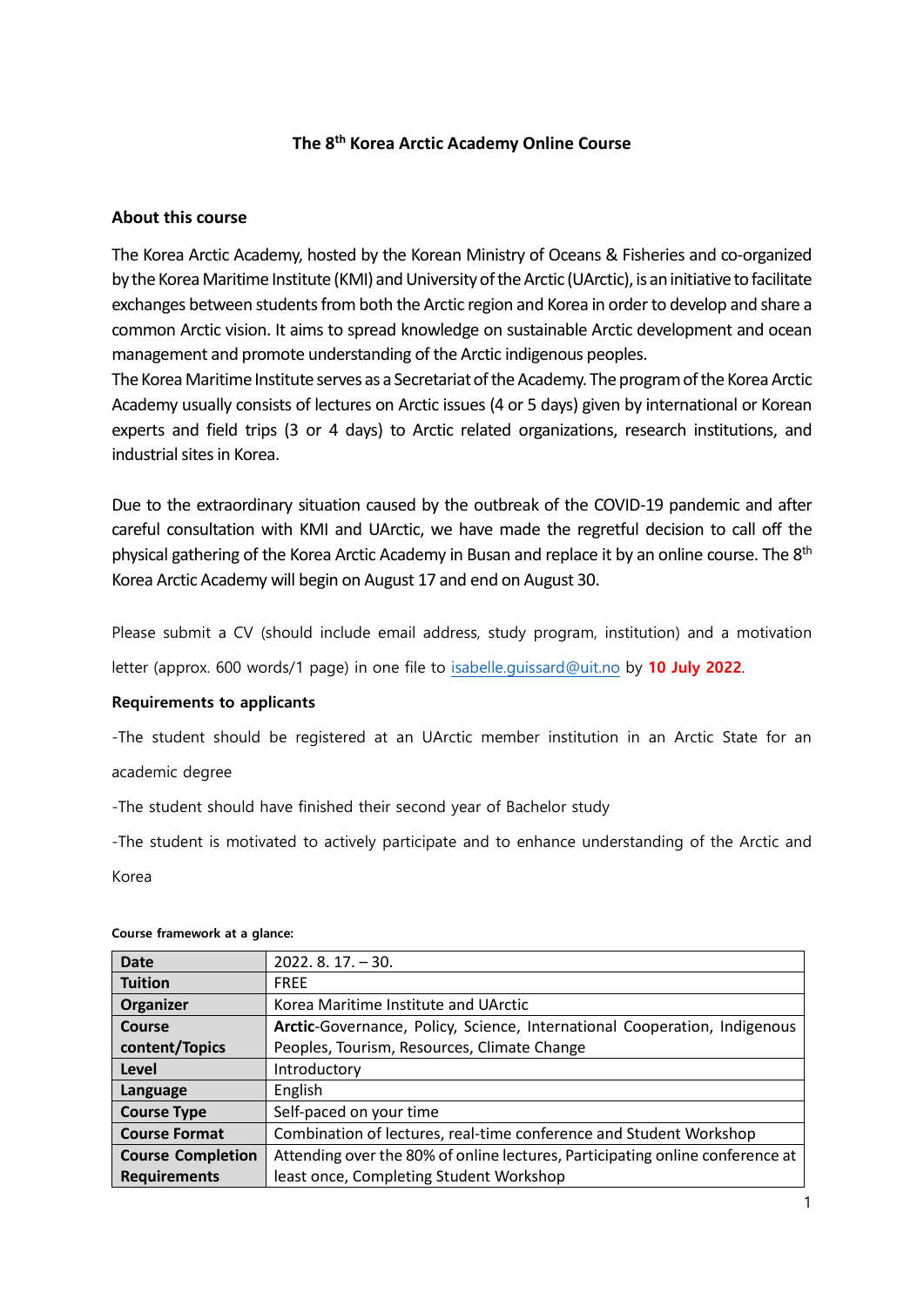| Reward | Providing the \$500 Online gift Card to the 5 outstanding students        |  |  |  |
|--------|---------------------------------------------------------------------------|--|--|--|
| Note   | All students who complete the course will receive a KAA welcome Kit and a |  |  |  |
|        | Certificate of Completion.                                                |  |  |  |

### **Topics**

- Arctic Policy (Norway, Finland, Canada, Denmark, U.S, Sweden, Iceland)
- **International Arctic Governance**
- Korea Arctic Policy
- **•** Climate Change in the Arctic
- **•** Arctic Society and Indigenous Peoples
- **Innovations in the Arctic**
- Arctic Sustainable Economy
- **•** Arctic and University Education
- **•** Arctic Art and Design
- **•** Food and Energy Security in the Arctic
- Youth and Women in the Arctic
- (real-time online conference) Student Final Workshop

| No. | <b>Section</b>                                     | Subject                                  | <b>Speaker</b>                                                  | <b>Time</b> |
|-----|----------------------------------------------------|------------------------------------------|-----------------------------------------------------------------|-------------|
| 1   |                                                    |                                          | MinSu Kim, Director of Northern & Polar                         |             |
|     | Introduction                                       | Korea Arctic Academy                     | Regions Research Department, Korea                              | 0:30        |
|     |                                                    |                                          | Maritime Institute                                              |             |
| 2   | Arctic Policy 1                                    | Canada's Arctic Policy                   | Ambassador of Canada Embassy in Korea                           | 0:30        |
| 3   | <b>Arctic Policy 2</b>                             | Denmark's Arctic Policy                  | Ambassador of Denmark Embassy in Korea                          | 0:30        |
| 4   | <b>Arctic Policy 3</b>                             | Finland's Arctic Policy                  | Ambassador of Finland Embassy in Korea                          | 0:30        |
| 5   | <b>Arctic Policy 4</b>                             | Iceland's Arctic Policy                  | Magnus Johannesson, Ministry for Foreign<br>Affairs in Iceland  | 0:30        |
| 6   | <b>Arctic Policy 5</b>                             | Norway's Arctic Policy                   | Ambassador of Norway Embassy in Korea                           | 0:30        |
| 7   | <b>Arctic Policy 7</b>                             | Sweden's Arctic Policy                   | Ambassador of Sweden Embassy in Korea                           | 0:30        |
| 8   | <b>Arctic Policy 8</b>                             | U.S. Arctic Policy                       | Ambassador David Balton, Senior Fellow,<br><b>Wilson Center</b> | 0:30        |
| 9   | Arctic Policy 9                                    | Korea's Arctic Policy                    | Arctic Ambassador of Korea                                      | 0:30        |
| 10  | Arctic Policy 10                                   | International Arctic Governance          | Marc Lanteigne, UiT the Arctic University of<br>Norway          | 0:40        |
| 11  | Sustainable Arctic                                 | legal issues of Arctic marine            | Yoshifumi Tanaka, Professor, Faculty of Law,                    |             |
|     |                                                    | governance                               | University of Copenhagen                                        | 0:40        |
| 12  | Sustainable Arctic<br>Climate Change in the Arctic |                                          | Prof. Hajo Eicken, Ph.D., Director of the                       | 0:40        |
|     |                                                    | International Arctic Research Center and |                                                                 |             |

# **Lectures of the 7th KAA**